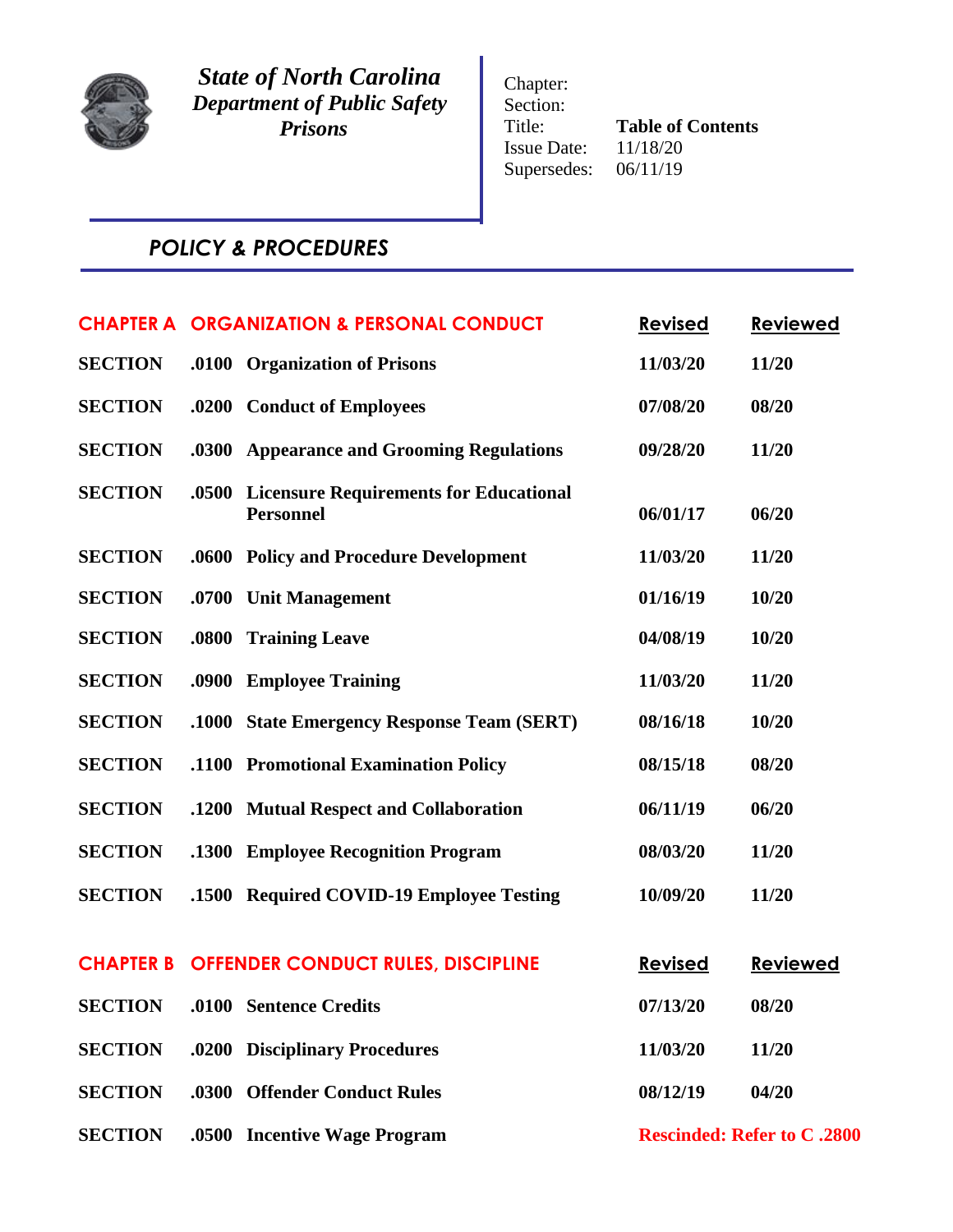|                                 |       | <b>CHAPTER B OFFENDER CONDUCT RULES, DISCIPLINE (continued) Revised</b>                                              |                  | <b>Reviewed</b> |
|---------------------------------|-------|----------------------------------------------------------------------------------------------------------------------|------------------|-----------------|
| <b>SECTION</b>                  |       | .0600 Prison Industries Enhancement (PIE) Program                                                                    | 10/02/20         | 11/20           |
| <b>SECTION</b>                  | .0700 | <b>Offenders Conducting Personal Business</b>                                                                        | 09/24/18         | 10/20           |
|                                 |       |                                                                                                                      |                  |                 |
| <b>CHAPTER C CLASSIFICATION</b> |       |                                                                                                                      | <b>Revised</b>   | <b>Reviewed</b> |
| <b>SECTION</b>                  | .0100 | <b>Classification Process</b>                                                                                        | 08/05/20         | 10/20           |
| <b>SECTION</b>                  | .0200 | <b>Diagnostic Centers</b>                                                                                            | 09/09/20         | 09/20           |
| <b>SECTION</b>                  | .0300 | <b>Restrictive Housing for Administrative Purposes 05/10/16</b>                                                      |                  | 10/20           |
| <b>SECTION</b>                  | .0400 | <b>Maximum Control</b>                                                                                               | <b>Rescinded</b> |                 |
| <b>SECTION</b>                  | .0500 | <b>Promotion of Felons</b>                                                                                           | <b>Rescinded</b> |                 |
| <b>SECTION</b>                  | .0600 | <b>International Prisoner Transfer Program</b>                                                                       | 08/01/17         | 10/20           |
| <b>SECTION</b>                  | .0700 | <b>Consular Notification and Access</b>                                                                              | 08/28/17         | 10/20           |
| <b>SECTION</b>                  | .0800 | <b>Parole-Committed Youthful Offenders and</b><br><b>Regular Offenders Serving Indeterminate</b><br><b>Sentences</b> | 04/08/19         | 10/20           |
| <b>SECTION</b>                  | .0900 | <b>Admission Custody Assignment</b>                                                                                  | <b>Rescinded</b> |                 |
| <b>SECTION</b>                  | .1000 | <b>Interstate Corrections Compact</b>                                                                                | 08/01/17         | 10/20           |
| <b>SECTION</b>                  |       | .1100 Protective Control                                                                                             | 11/06/17         | 10/20           |
| <b>SECTION</b>                  |       | .1200 Conditions of Confinement                                                                                      | 09/06/18         | 11/20           |
| <b>SECTION</b>                  |       | .1300 Restrictive Housing for Control Purposes                                                                       | 08/14/18         | 10/20           |
| <b>SECTION</b>                  | .1400 | <b>Case Management</b>                                                                                               | 07/03/17         | 08/20           |
| <b>SECTION</b>                  | .1500 | <b>Offender Release Procedures</b>                                                                                   | 06/06/19         | 06/20           |
| <b>SECTION</b>                  | .1600 | <b>Safekeepers</b>                                                                                                   | 08/14/18         | 08/20           |
| <b>SECTION</b>                  |       | .1700 High Security Maximum Control                                                                                  | 08/10/18         | 10/20           |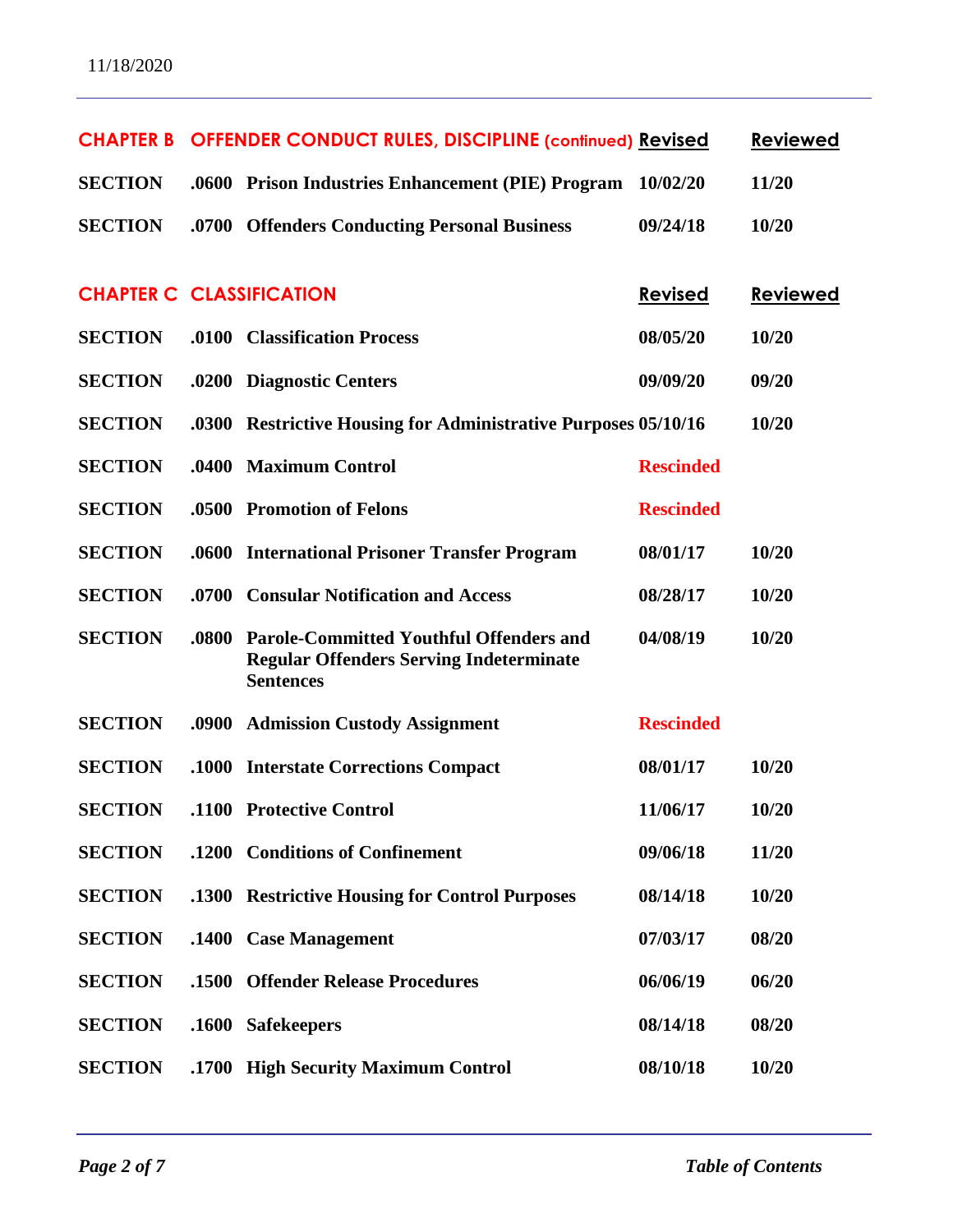|                | <b>CHAPTER C CLASSIFICATION (continued)</b>                    | <b>Revised</b>   | <b>Reviewed</b>                   |
|----------------|----------------------------------------------------------------|------------------|-----------------------------------|
| <b>SECTION</b> | .1800 Transition Services                                      |                  | <b>Rescinded: Refer to C.1400</b> |
| <b>SECTION</b> | .1900 Security Alert Policy                                    | 02/01/18         | 10/20                             |
| <b>SECTION</b> | .2000 Deportation Releases & Citizenship Verification 08/31/18 |                  | 10/20                             |
| <b>SECTION</b> | .2100 Medical Release of Ill and Disabled Offenders            | 02/01/18         | 10/20                             |
| <b>SECTION</b> | .2200 Extension of Limits of Confinement                       | 02/01/18         | 10/20                             |
| <b>SECTION</b> | .2300 Modified Housing for Regular Population                  | 08/01/17         | 10/20                             |
| <b>SECTION</b> | .2400 Central Monitoring                                       | 02/01/18         | 10/20                             |
| <b>SECTION</b> | .2500 Community Based Programs for Sex Offenders               | <b>Rescinded</b> |                                   |
| <b>SECTION</b> | .2600 Advanced Supervised Release                              | 07/10/18         | 10/20                             |
| <b>SECTION</b> | .2700 Confinement in Response to Violation (CRV)               | 08/25/20         | 08/20                             |
| <b>SECTION</b> | .2800 Offender Assignment                                      | 06/18/20         | 08/20                             |
| <b>SECTION</b> | .2900 Designated Reentry Facilities                            | 05/21/19         | 10/20                             |
|                | <b>CHAPTER D PUBLIC COMMUNICATIONS</b>                         | <b>Revised</b>   | <b>Reviewed</b>                   |
| <b>SECTION</b> | .0100 Publications Received/Possessed by Inmates               | 09/24/10         | 09/20                             |
| <b>SECTION</b> | .0200 Visitation: Policy/Procedure                             | 03/18/20         | 08/20                             |
| <b>SECTION</b> | .0300 Offender Use of the Mail                                 | 11/03/20         | 11/20                             |
| <b>SECTION</b> | .0500 Public Relations/Media Policy                            | 06/25/18         | 06/20                             |
| <b>SECTION</b> | .0600 Access to Information/Offender Records                   | 06/17/20         | 06/20                             |
| <b>SECTION</b> | .0700 Offender Labor for Public Work Projects                  | 08/20/20         | 08/20                             |
| <b>SECTION</b> | .0800 Inmate Access to Telephone                               | 05/13/14         | 10/20                             |
| <b>SECTION</b> | .0900 Victim Services                                          | 06/17/17         | 06/20                             |
| <b>SECTION</b> | .1000 Role of Outside Agencies                                 | <b>Rescinded</b> |                                   |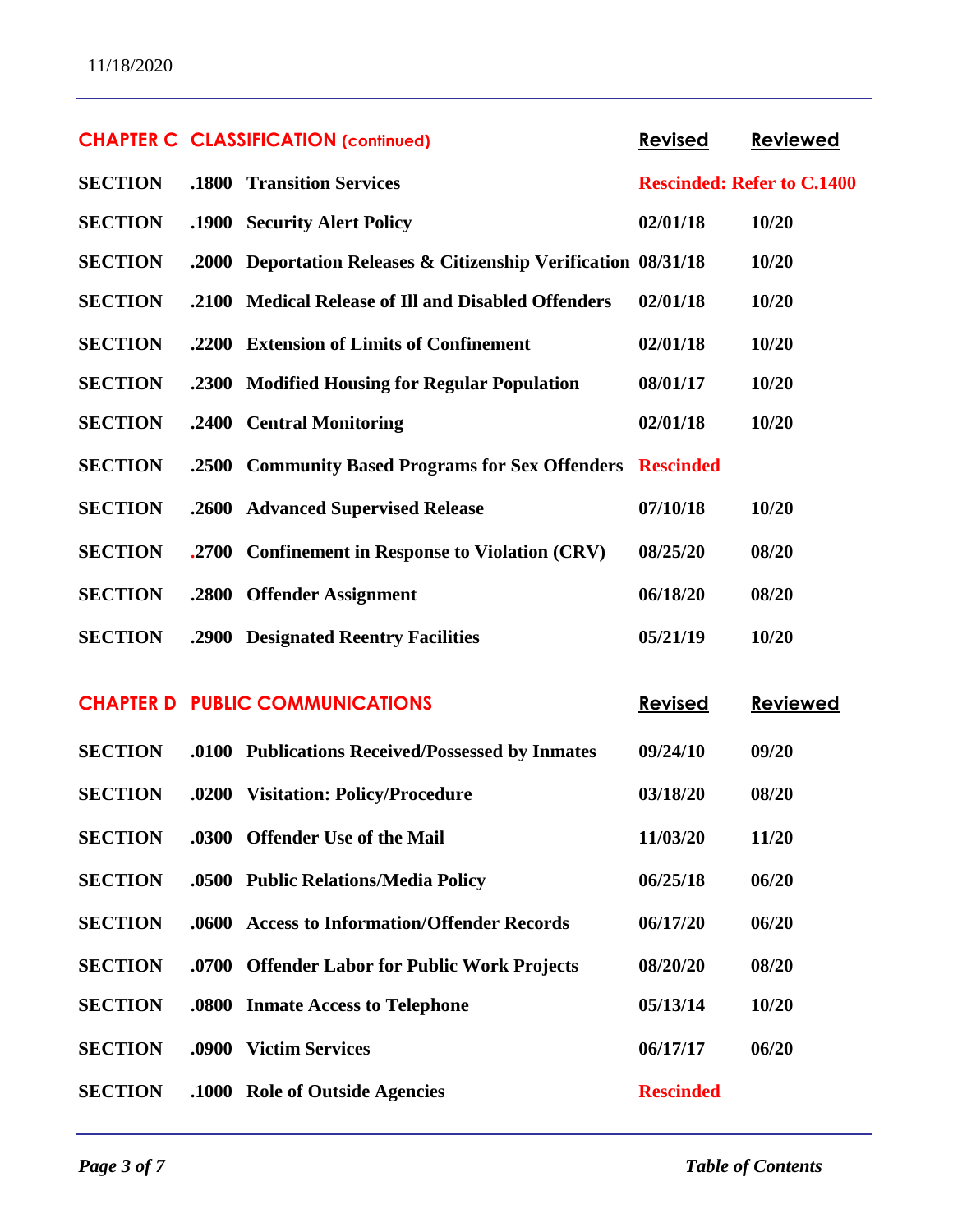| 11/18/2020 |  |
|------------|--|
|------------|--|

|                  |                  | <b>CHAPTER D PUBLIC COMMUNICATIONS (continued)</b>                 | <b>Revised</b>   | <b>Reviewed</b> |
|------------------|------------------|--------------------------------------------------------------------|------------------|-----------------|
| <b>SECTION</b>   |                  | .1100 Library Services                                             | 08/03/20         | 08/20           |
|                  |                  |                                                                    |                  |                 |
| <b>CHAPTER E</b> | <b>TREATMENT</b> |                                                                    | <b>Revised</b>   | <b>Reviewed</b> |
| <b>SECTION</b>   |                  | .0100 Food and Nutrition Management                                | 03/18/20         | 03/20           |
| <b>SECTION</b>   |                  | .0200 Health Care Policy                                           | 08/01/17         | 10/20           |
| <b>SECTION</b>   |                  | .0600 Prison Dog Training Programs                                 | 06/15/17         | 06/20           |
| <b>SECTION</b>   |                  | .0700 Work Release                                                 | 06/15/17         | 06/20           |
| <b>SECTION</b>   | .0900            | AA and NA Correctional Facility Representative 11/01/17<br>Program |                  | 11/20           |
| <b>SECTION</b>   | <b>.1100</b>     | <b>Restitution Program</b>                                         | 09/01/20         | 09/20           |
| <b>SECTION</b>   | .1300            | <b>Study Release</b>                                               | 06/15/17         | 06/20           |
| <b>SECTION</b>   |                  | .1400 Mandatory Education Program                                  | 06/01/17         | 06/20           |
| <b>SECTION</b>   | .1500            | <b>Safety Policy</b>                                               | 10/12/07         | 11/20           |
| <b>SECTION</b>   | .1700            | <b>Mutual Agreement Parole Program (MAPP)</b>                      | 02/02/18         | 11/20           |
| <b>SECTION</b>   |                  | .1800 Non-English-Speaking Offender Program                        | 02/05/18         | 11/20           |
| <b>SECTION</b>   | .1900            | <b>Recreation</b>                                                  | 08/28/17         | 11/20           |
| <b>SECTION</b>   |                  | .2000 Social Service Programs                                      | <b>Rescinded</b> |                 |
| <b>SECTION</b>   |                  | .2100 Clothing, Bedding, & Personal Hygiene                        | 10/23/20         | 10/20           |
| <b>SECTION</b>   |                  | .2200 Offender Construction Program                                | 08/25/20         | 11/20           |
| <b>SECTION</b>   |                  | .2300 Parenting Programs                                           | 06/15/17         | 06/20           |
| <b>SECTION</b>   |                  | .2400 Domestic Violence Education Program                          | 06/15/17         | 06/20           |
| <b>SECTION</b>   | .2500            | <b>Inmate Death Procedure</b>                                      | 05/10/17         | 11/20           |
|                  |                  | <b>CHAPTER E TREATMENT (continued)</b>                             | <b>Revised</b>   | <b>Reviewed</b> |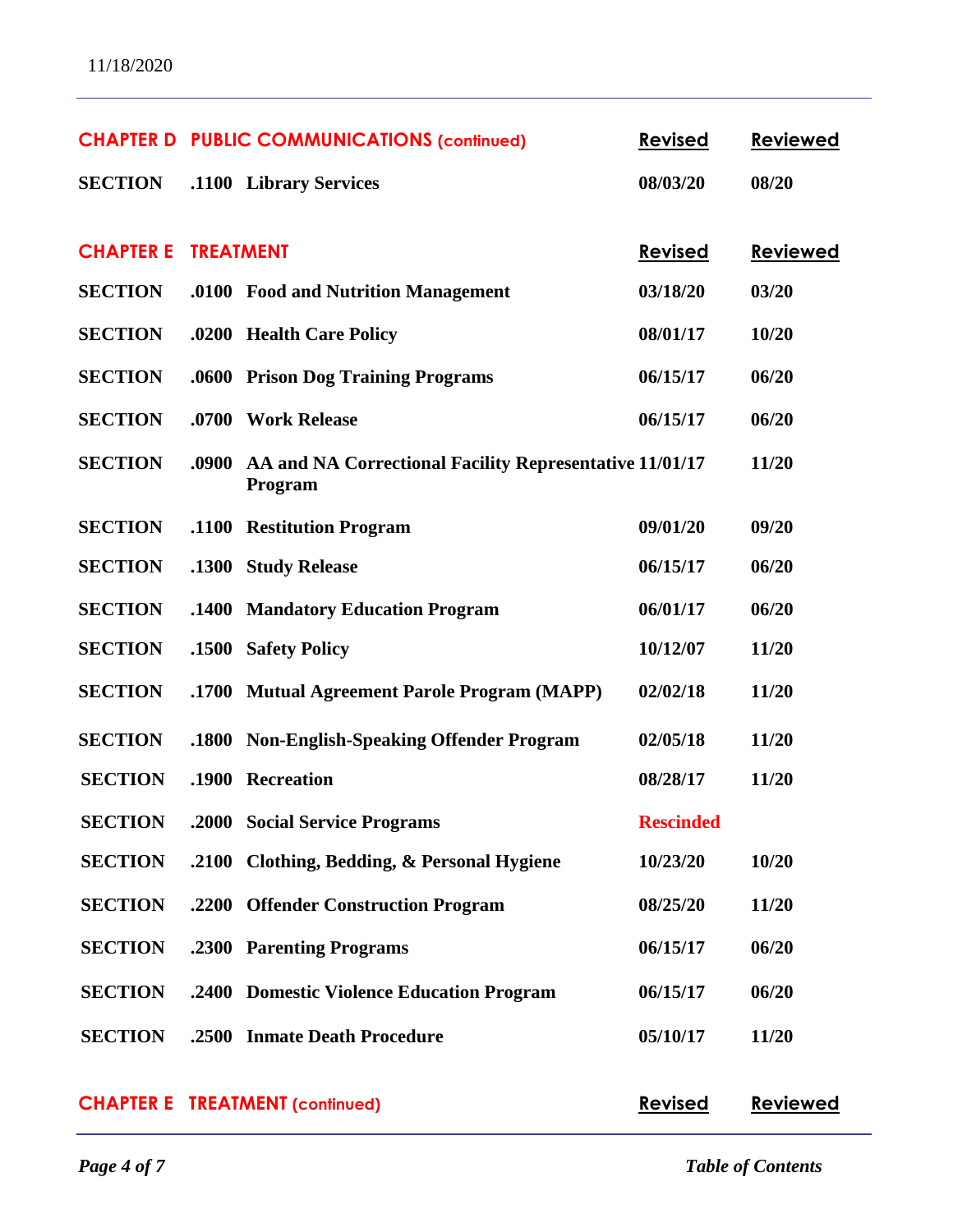| <b>SECTION</b>   | .2600        | <b>Reasonable Accommodation for Inmates</b><br>with Disabilities        | 09/05/13       | 10/20           |
|------------------|--------------|-------------------------------------------------------------------------|----------------|-----------------|
| <b>SECTION</b>   | .2700        | <b>Evaluation and Management of Transgender</b><br><b>Offenders</b>     | 08/22/19       | 11/20           |
| <b>SECTION</b>   | .2800        | <b>Use of Naloxone Opioid Antagonist by</b><br><b>Non-Medical Staff</b> | 04/15/19       | 11/20           |
| <b>CHAPTER F</b> |              | <b>CUSTODY AND SECURITY</b>                                             | <b>Revised</b> | <b>Reviewed</b> |
| <b>SECTION</b>   |              | .0100 Operational Searches                                              | 08/12/19       | 08/20           |
| <b>SECTION</b>   |              | .0300 Offender Marriage Request                                         | 09/09/20       | 09/20           |
| <b>SECTION</b>   | .0400        | <b>Emergency Leave</b>                                                  | 08/27/20       | 08/20           |
| <b>SECTION</b>   |              | .0500 Offender Personal Property                                        | 08/19/20       | 08/20           |
| <b>SECTION</b>   | .0600        | <b>Custodial Classification</b>                                         | 08/01/17       | 11/20           |
| <b>SECTION</b>   | .0603        | <b>Home Leaves</b>                                                      | 05/03/19       | 11/20           |
| <b>SECTION</b>   | .0604        | <b>Community Volunteer &amp; Community Leave</b><br>Program             | 04/30/19       | 11/20           |
| <b>SECTION</b>   | .0605        | <b>Community Resource Council</b>                                       | 11/01/17       | 11/20           |
| <b>SECTION</b>   |              | .0606 Inmate Nonprofit Program                                          | 06/15/17       | 06/20           |
| <b>SECTION</b>   | .0700        | <b>Transfer Branch</b>                                                  | 11/13/20       | 11/20           |
| <b>SECTION</b>   |              | .0800 Contraband Control                                                | 11/06/18       | 09/20           |
| <b>SECTION</b>   | .1000        | <b>Control of Offenders</b>                                             | 11/13/18       | 09/20           |
| <b>SECTION</b>   | <b>.1100</b> | <b>Transporting Offenders</b>                                           | 03/18/20       | 08/20           |
| <b>SECTION</b>   | .1200        | <b>Inspections</b>                                                      | 02/01/18       | 11/20           |
| <b>SECTION</b>   | .1400        | <b>Custodial Agents</b>                                                 | 08/08/18       | 11/20           |
| <b>CHAPTER F</b> |              | <b>CUSTODY AND SECURITY (continued)</b>                                 | <b>Revised</b> | <b>Reviewed</b> |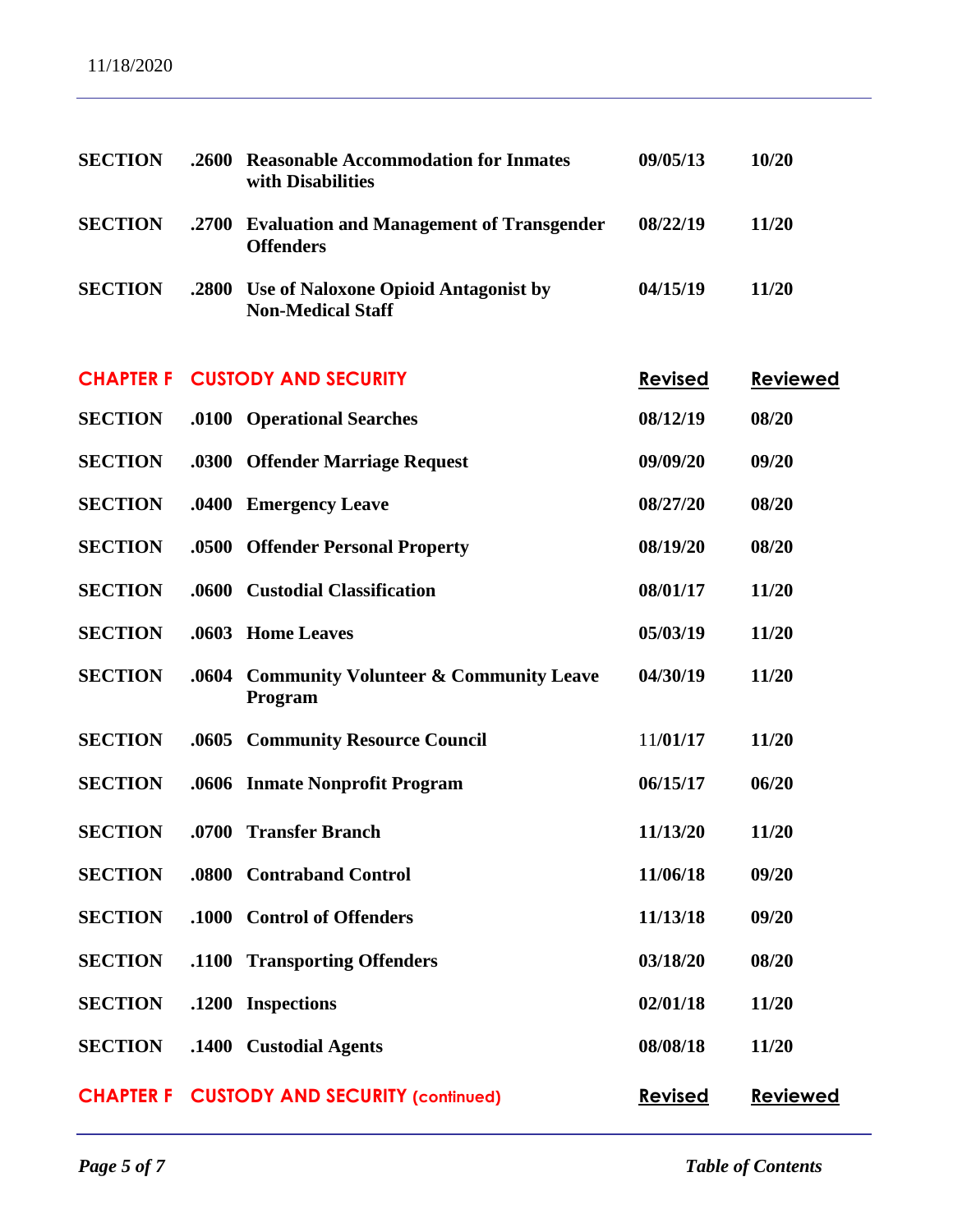| <b>SECTION</b> |       | .1500 Use of Force                                                     | 08/30/18         | 09/20                             |
|----------------|-------|------------------------------------------------------------------------|------------------|-----------------------------------|
| <b>SECTION</b> |       | .1600 Management of Security Posts                                     | 08/12/19         | 08/20                             |
| <b>SECTION</b> |       | .1700 Double Cell Housing                                              | 01/01/14         | 04/20                             |
| <b>SECTION</b> |       | .1900 Highway Work Squads - Medium Custody                             | <b>Rescinded</b> |                                   |
| <b>SECTION</b> | .2000 | <b>Early Parole</b>                                                    | 04/08/19         | 11/20                             |
| <b>SECTION</b> |       | .2100 Plumbing Facilities                                              | 07/20/10         | 04/20                             |
| <b>SECTION</b> |       | .2200 Jail Housing of Inmates                                          | 08/01/17         | 11/20                             |
| <b>SECTION</b> |       | .2300 Offender Maternity Leave                                         | 04/08/19         | 11/20                             |
| <b>SECTION</b> |       | .2400 Key and Lock Control                                             | 08/14/18         | 08/20                             |
| <b>SECTION</b> | .2500 | <b>Tobacco Policy</b>                                                  | 07/14/20         | 07/20                             |
| <b>SECTION</b> | .2600 | <b>Inmate Drug/Alcohol Testing</b>                                     | 08/12/19         | 11/20                             |
| <b>SECTION</b> | .2700 | <b>Tool Control</b>                                                    | 08/14/18         | 11/20                             |
| <b>SECTION</b> | .2800 | <b>Jail Bus Transportation-Standard Operating</b><br><b>Procedures</b> | 06/11/19         | 08/20                             |
| <b>SECTION</b> | .2900 | <b>Identification Card Procedure</b>                                   | 10/01/17         | 11/20                             |
| <b>SECTION</b> |       | .3000 Firing Ranges                                                    |                  | <b>Refer to DPS Safety Manual</b> |
| <b>SECTION</b> |       | .3100 Close Observation Procedures                                     | 09/21/12         | 04/20                             |
| <b>SECTION</b> |       | .3200 Special Management Meals                                         | 08/01/17         | 11/20                             |
| <b>SECTION</b> |       | .3300 Prison Entrance/Exit Policy                                      | 10/29/18         | 08/20                             |
| <b>SECTION</b> | .3400 | <b>Inmate Sexual Abuse and Harassment Policy</b>                       | 08/12/19         | 04/20                             |
| <b>SECTION</b> |       | .3500 Minimum Custody Highway Work Squads                              | <b>Rescinded</b> |                                   |
| <b>SECTION</b> | .3600 | Hazardous Chemical Control & Management                                | 11/13/20         | 11/20                             |
| <b>SECTION</b> |       | .3700 Fire Protection                                                  | 08/17/18         | 04/20                             |